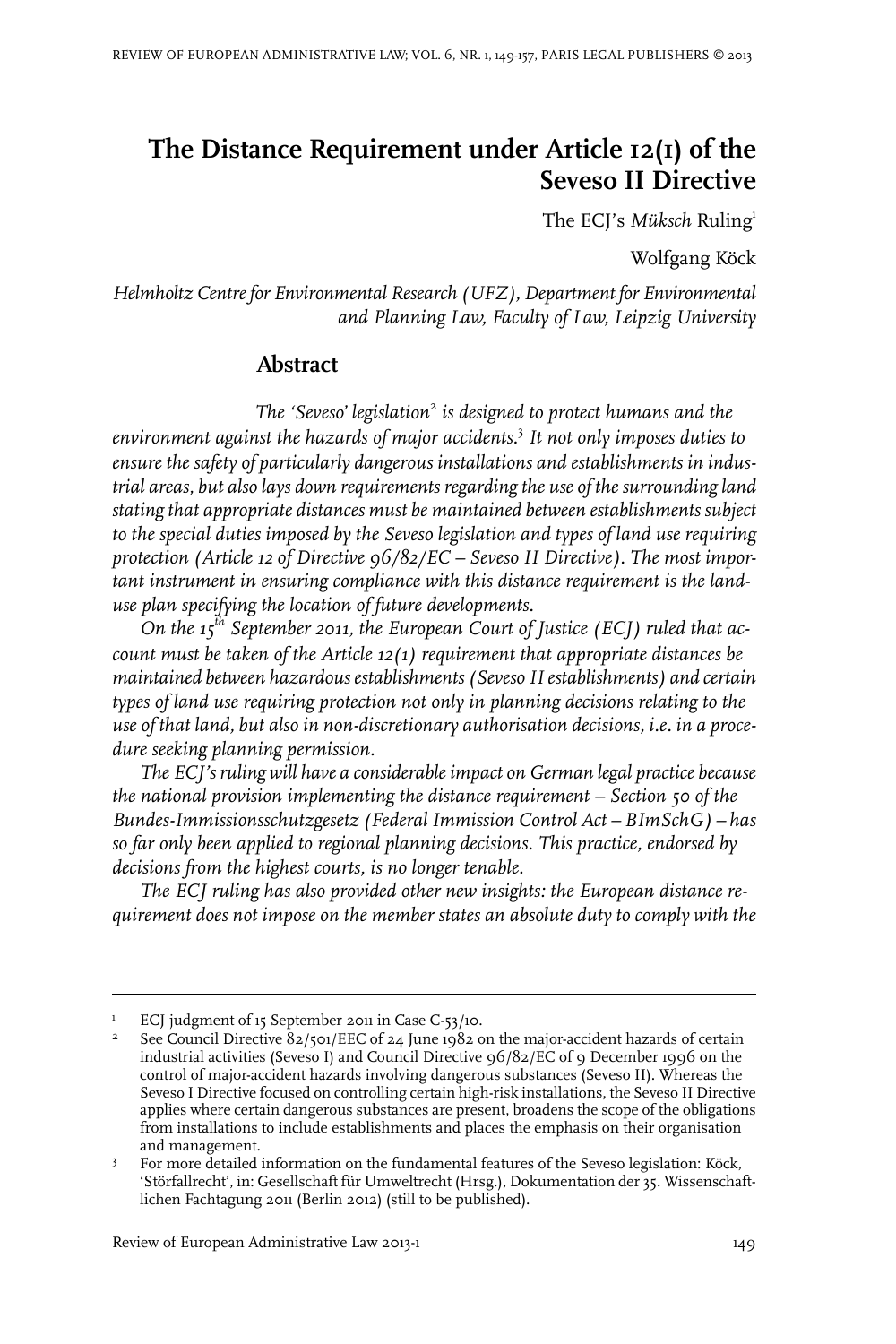*distances deemed 'appropriate' but rather leaves room for discretion.*<sup>4</sup> *In this connection, the ECJ expressly stated that, in exercising their discretion, states may consider socio-economic factors in addition to safety criteria.*<sup>5</sup> *These findings are particularly significant for Germany as nowadays many hazardous industries are situated in densely populated regions and any scope for further development will depend on how this discretion is exercised.*

## **1 The Underlying Case and Background**

The ECJ's ruling followed a reference of the 3 $^{\rm rd}$  December 2009 from the *Bundesverwaltungsgericht* (Federal Administrative Court – BVerwG) for a preliminary ruling on the following three questions: $<sup>6</sup>$ </sup>

- 1. Is the obligation to maintain appropriate distances under Article 12(1) of the Seveso II Directive imposed only on land-use planners, or is it also imposed on planning permission authorities having to take a non-discretionary decision on the authorisation of a project in an already built-up area?
- 2. If the obligation to maintain appropriate distances is also addressed to such planning permission authorities, must they refuse permission for a project which cannot maintain an appropriate distance from a hazardous establishment?
- 3. If planning permission authorities are not strictly required to refuse permission for such a project, does a legislative provision conferring on a developer a right to planning permission where the statutory conditions are met take sufficient account of the obligation to maintain distances?

The questions were referred in a case concerning a dispute as to whether a garden centre with a sales area of more than 10,000m² (incl. 1,340m² open space) could be built at a distance of 250m from an industrial area subject to the Seveso II Directive. The plot in question had previously been occupied by a scrap and metal-recycling installation authorised under the BImSchG. In addition to a hazardous establishment in the industrial area, there are various commercial premises in the vicinity, including several DIY shops and a hotel i.e. similar areas in public use and, as such, land use requiring protection within the meaning of Article 12 of the Seveso II Directive. The area was not covered by any land-use development plan, which meant that the decision whether to authorise the garden centre had to be taken in a planning permission procedure under Section 34 of the *Baugesetzbuch* (Building Code – BauGB).

<sup>4</sup> Case C-53/10, paragraph 40.

Case C-53/10, paragraph 44.

See BVerwG decision of 3 December 2009, *Zeitschrift für Umweltrecht* (*ZUR*) 2010, 139, 140 (paragraph 4). 6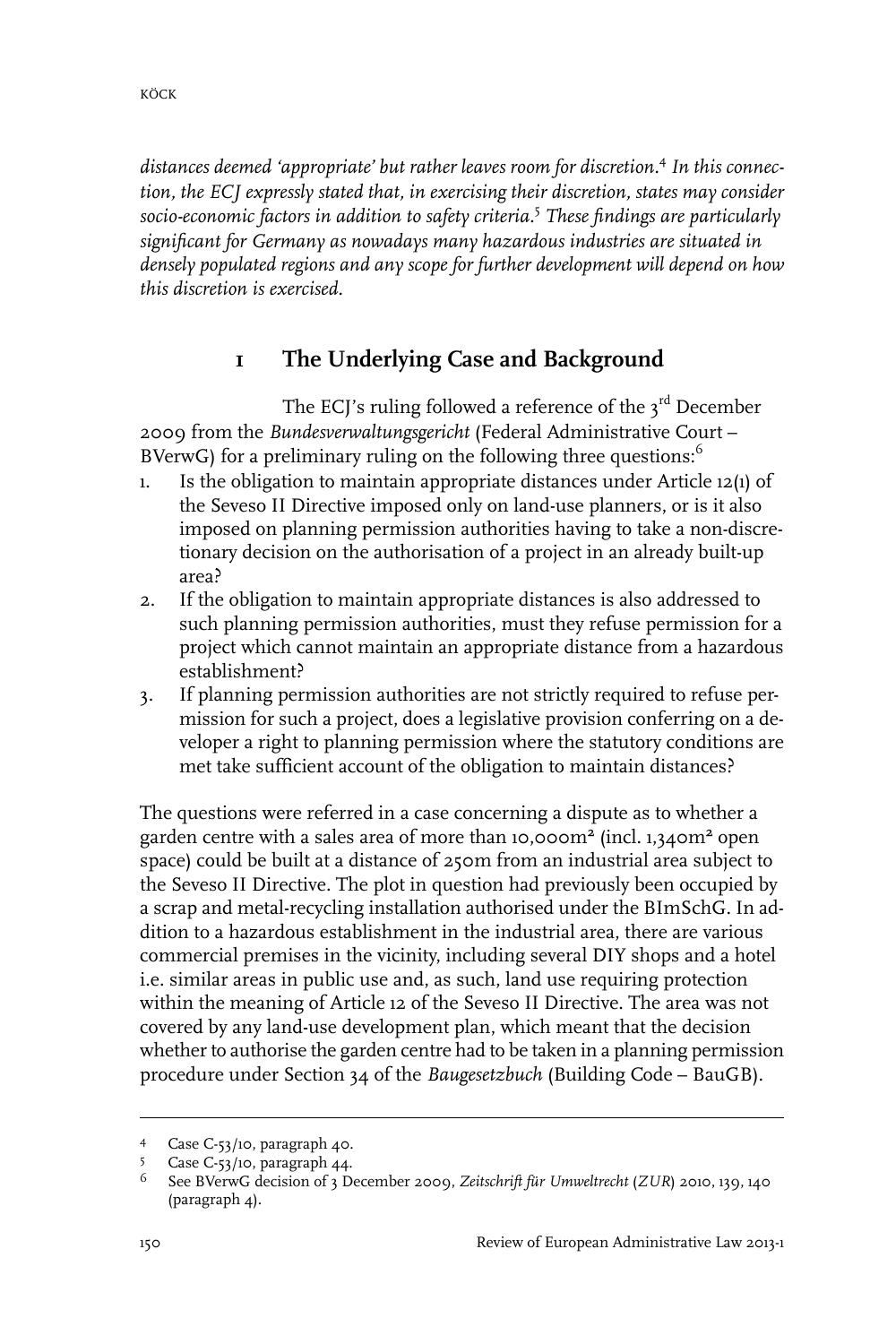Section 34 BauGB provides that projects in built-up areas are to be permitted if the type and scale of the building's use is in keeping with the features of its immediate surroundings. One aspect of this compatibility requirement is the principle established by case law that consideration must be shown for the other buildings that exist in the vicinity (Rücksichtnahmegebot). According to the BVerwG's case law, the consideration principle (Rücksichtnahmegebot) is designed to ensure that 'uses liable to lead to tension or impairments are zoned in such a way as to avoid such conflict as far as possible'.<sup>7</sup> However, the duties arising from the consideration principle do not just apply to hazardous establishments. A developer planning to locate a project close to an existing hazardous establishment ('encroachment'), and so expose it to hazards, may likewise be found to infringe the principle. $8$ 

In the action prompting the reference for a preliminary ruling, brought by the claimant Müksch, who wished to build a garden centre close to the hazardous establishment operated by Merck, the Hesse Administrative Court, ruling as court of appeal in a judgment of the  $\mathfrak{q}^{\text{th}}$  December 2008, took the view that the consideration principle had not been infringed because normal operation of Merck's establishment was unlikely to produce hazardous emissions and because, in view of the existing land use requiring protection (DIY shops and a hotel), it could not see how Mücksch's project might subject Merck to more onerous duties under the law on accident control.<sup>9</sup> In other words, because the project for which permission was sought would not significantly alterthe hazard risk, the Administrative Court could not find that Mücksch's planned 'encroachment' on Merck's neighbouring establishment was 'inconsiderate'.

Section 50 BImSchG – the main national provision implementing the European requirement that an appropriate distance be maintained – was not applicable because, in the Administrative Court's view (and in the majority view taken in academic literature and the BVerwG's case law), the duties imposed by that provision<sup>10</sup> apply only in the case of regional planning decisions and not in the case of non-discretionary decisions authorising individual building projects. The Administrative Court could find no basis for interpreting Section 50 BIm-SchG more broadly in the light of Article 12(1) of the Seveso II Directive as, in its view, the distance requirement under the latter directive was likewise limited to planning decisions.<sup>11</sup>

See BVerwG decision of 3 December 2009, *ZUR* 2010, 139, 140. <sup>7</sup>

 $^8$  See the Hesse Administrative Court's judgment of 4 December 2008, par. 57.

<sup>9</sup> See the Hesse Administrative Court's judgment of 4 December 2008, par. 63.

<sup>&</sup>lt;sup>10</sup> On this point, see also the BVerwG's analysis of the law in its decision of 3 December 2009 to refer questions to the ECJ, *ZUR* 2010, 139, 142 (par. 11).

<sup>&</sup>lt;sup>11</sup> See Hesse Administrative Court's judgment of 3 December 2008, par. 74 ff.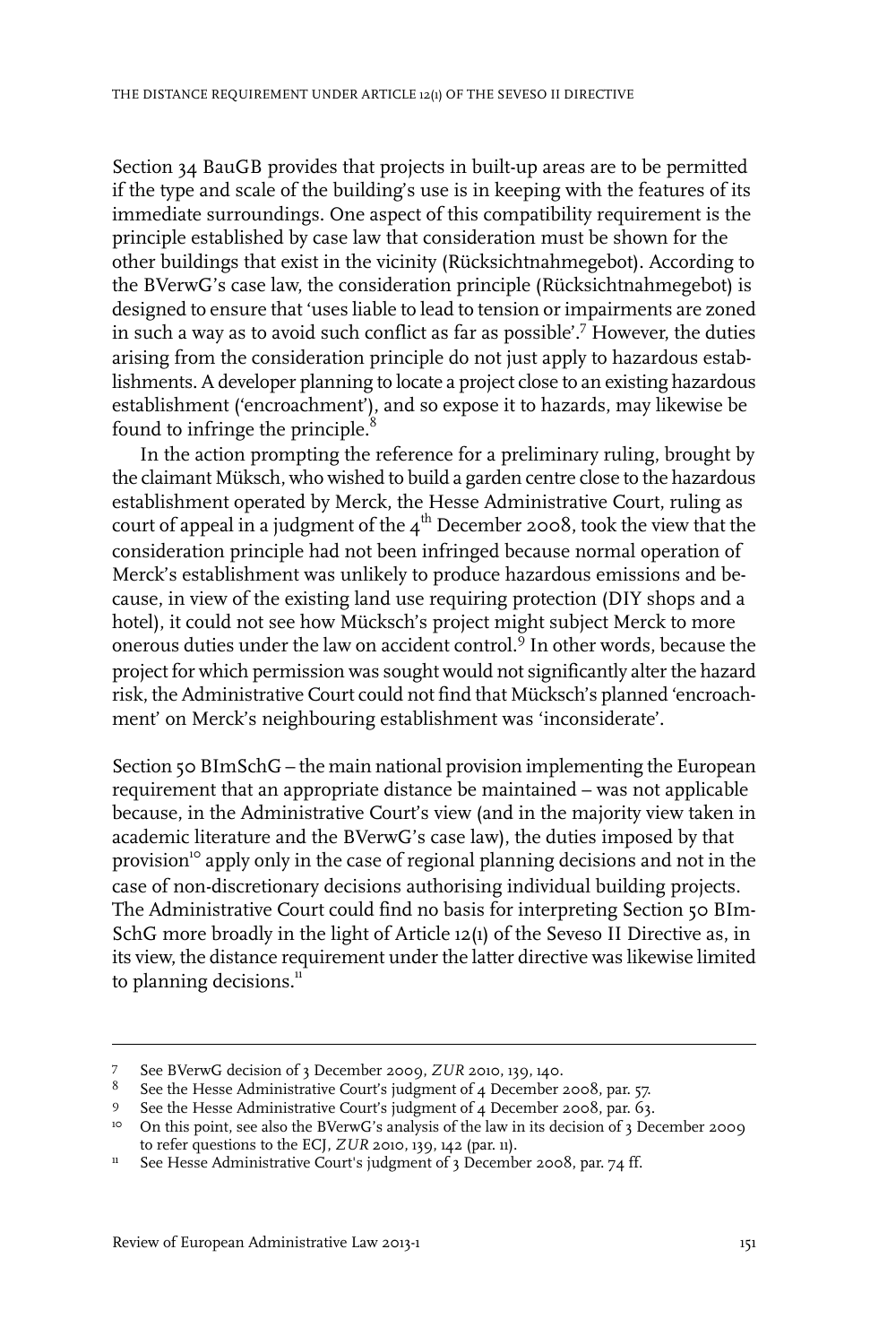This view, the accuracy of which BVerwG doubted in its reference for a preliminary ruling, $12$  and which has also been criticised in academic literature, $13$  is no longer tenable following the ECJ's ruling. The Federal Administrative Court will have to decide whether it broadens the scope of Section 50 BImSchG to appropriately enrich the consideration principle of Section 34 BauGB (see below 4 and 5.

#### **2 The ECJ's Ruling**

Under the second subparagraph of Article 12(1) of the Seveso II Directive, the member states must ensure that 'their land-use and/or other relevant policies and the procedures for implementing those policies take account of the need, in the long term, to maintain appropriate distances between establishments covered by this Directive and … areas of public use'. The duties arising from this requirement have been the subject of controversy in academic literature, but the ECJ's ruling has settled a series of unanswered issues at the highest judicial level:

- The ECJ ruled, first of all, that the distance requirement under the second subparagraph of Article 12(1) not only applies to the drawing up of land-use plans but must also be observed by planning permission authorities because they 'contribute to the implementation of the land-use policies referred to by Article  $12(1)$ <sup>''</sup>.<sup>14</sup> Planning permission authorities may refrain from considering the distance requirement only if it has already been taken into account in a preceding planning procedure.<sup>15</sup> However, that is not at all the case where planning permission is issued under Section 34 BauGB. Consequently, the distance requirement ought to have taken into account in the case at issue.
- Secondly, it ruled that, in the context of an 'encroaching' project, the distance requirement is not strictly applicable in the form of an absolute prohibition on any worsening of the situation so that not all projects falling short of the appropriate distance must necessarily be refused planning permission.<sup>16</sup> It expressly conferred on the member states room for discretion in applying the distance requirement<sup>17</sup> because their duty under Arti-

<sup>&</sup>lt;sup>12</sup> See BVerwG decision of 3 December 2009, *ZUR* 2010, 139, 141 (par. 9).

<sup>&</sup>lt;sup>13</sup> For a comprehensive account, see Berkemann, 'Der Störfallbetrieb in der Bauleitplanung', *ZfBR* 2010, 18, 22.

<sup>&</sup>lt;sup>14</sup> See Case C-53/10, par. 20.

<sup>&</sup>lt;sup>15</sup> See Case C-53/10, par. 26.

<sup>&</sup>lt;sup>16</sup> See Case C-53/10, par. 42. This was also the view expressed by the BVerwG in its decision of 3 December 2009 to refer questions to the ECJ; see BVerwG, *ZUR* 2010, 139, 142 f.

<sup>&</sup>lt;sup>17</sup> See Case C-53/10, par. 40.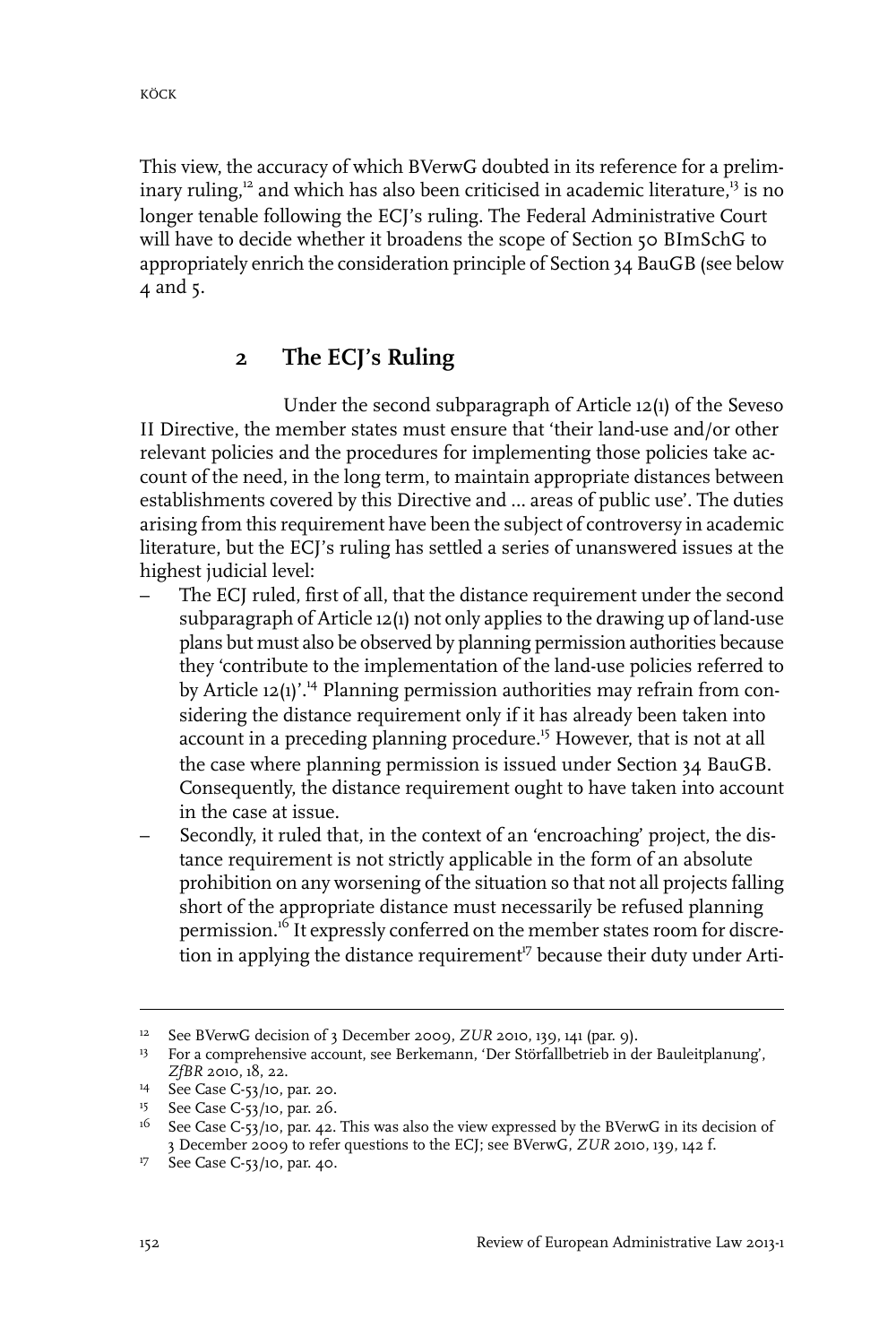cle 12(1) is merely to 'take account' of it, i.e. they must consider it when taking their decision, but need not apply it strictly.<sup>18</sup>

- Thirdly, it ruled that, in deciding whether an appropriate distance must be maintained, the decision-making authorities must consider a series of factors. As examples, it expressly mentioned an increase in the risk of accidents or their impact which might result from the nature of the activity at the new site or the intensity of its use by the public.<sup>19</sup> Another factor to be assessed and taken into account is 'the ease with which emergency teams may act if there are accidents'. However, the ECJ did not restrict the member states' scope for discretion with aspects related to the risk of accidents and their consequences but also permitted consideration of socioeconomic factors.<sup>20</sup> In that connection, it expressly stated that the member states' duty to maintain appropriate distances and implicitly determine those distances does not mean that they 'must establish such distances as the sole criterion for authorisation or refusal in the light of the location of projects for new sitings in the vicinity of existing establishments'.<sup>21</sup> In other words: the European law on accident control leaves room for other criteria as a basis for decision making.
- Fourthly, it ruled that appropriate distances are to be maintained in areas where they are already observed and that action should be taken to introduce them as a long-term goal where they have not yet been implemented. $22$ However, it also made clear in this regard that this did not rule out all cases where the situation is made worse. In other words: the Seveso legislation does not prescribe a mandatory "phasing out" of existing mixed uses in the vicinity of hazardous establishments, but it does require that the aim of maintaining appropriate distances be borne in mind in any fresh landuse planning procedure for a mixed-use area or any individual planning permission procedure not preceded by such new general planning.

#### **3 Implications for Application of the Distance Requirement in Planning and Permission Procedures**

All in all, the ECJ's ruling leads to the following programme of duties of investigation and assessment in compliance with the obligations under Article 12(1) of the Seveso II Directive:

<sup>&</sup>lt;sup>18</sup> See Case C-53/10, par. 41.

<sup>&</sup>lt;sup>19</sup> See Case C-53/10, par. 43 f.

<sup>&</sup>lt;sup>20</sup> See Case C-53/10, par. 44.

 $21$  See Case C-53/10, par. 45.

<sup>&</sup>lt;sup>22</sup> See Case C-53/10, par. 47.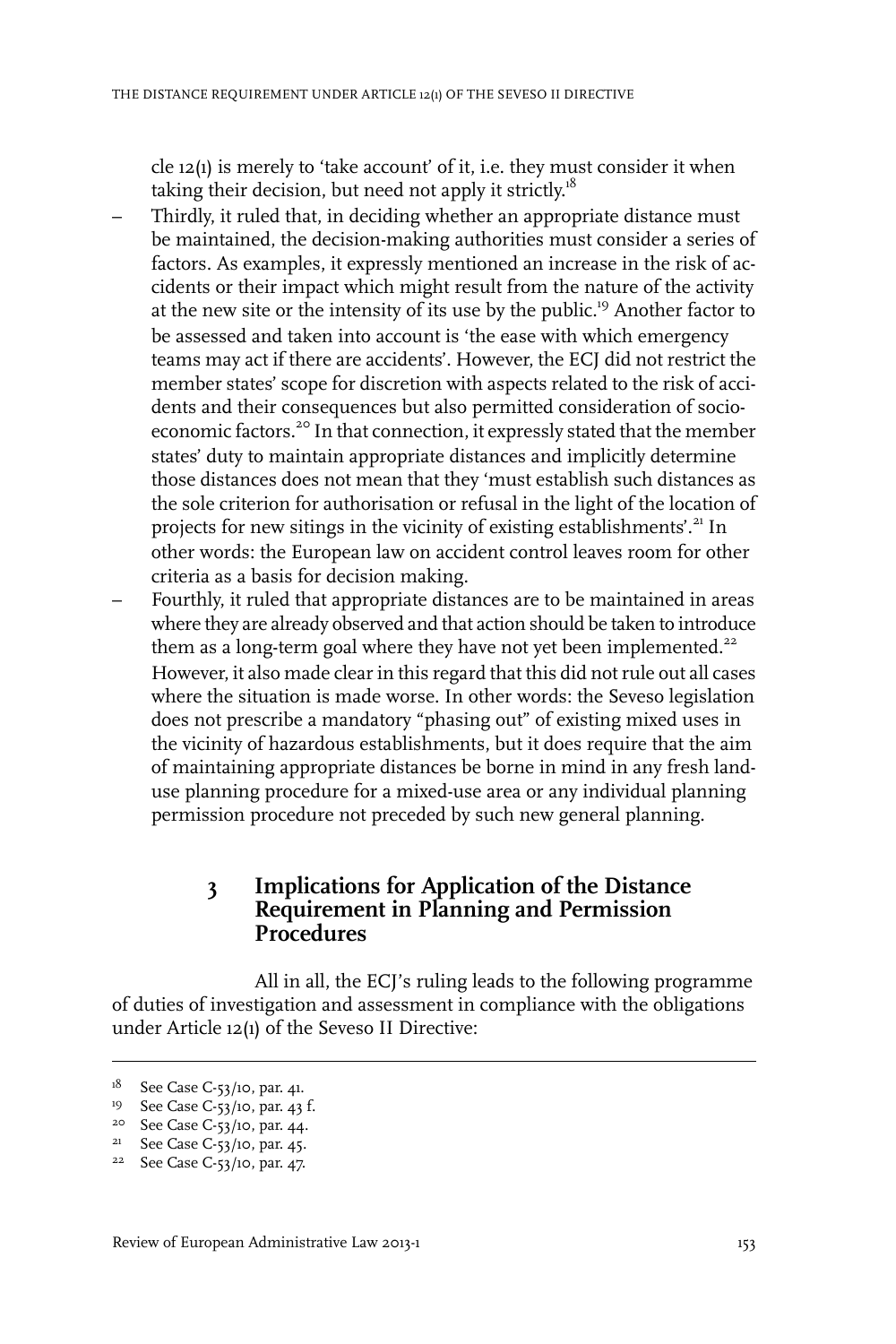- 1. First of all, the area covered by Article 12 must be identified, i.e. the boundaries of the area surrounding a hazardous establishment in which the Article 12 duties to consider distances and thus constituting the area subject to the controls prescribed by the first subparagraph of Article 12(1) must be determined.<sup>23</sup> There are no national legislative provisions for this; nor is anything prescribed at the European level. In Germany, the authorities may refer to the 'compliance boundaries' set by the Installations Safety Commission in its 'Recommendations for separation distances between establishments under the major accidents ordinance and areas requiring protection within the framework of land-use planning' (Guide KAS-18). The recommended compliance distances differ depending on the nature of the dangerous substances used or stored in the hazardous establishment.
- 2. Secondly, the appropriate distances from neighbouring land use requiring protection must be determined.<sup>24</sup> These distances cannot be determined solely on the basis of the nature and amount of dangerous substances stored or used, but also depend on the precautions taken to guarantee the safety of hazardous establishments, in particular the technical measures to limit the impact of any accident, $25$  such as protective walls amongst others, and on the specific characteristics of the hazardous establishment, the surrounding land and it specific use.<sup>26</sup> Once again, in the absence of specific legislative provisions, the Installations Safety Commission's recommendations (Guide KAS-18) are very helpful in German practice.
- 3. Thirdly, it must be established whether any special safety factors associated with the surrounding uses requiring protection may mean that the distances have to be changed. As examples of such factors, the ECJ mentions 'the nature of the activity of the new site or the intensity of its use by the public; and the ease with which emergency teams may act if there are accidents'.<sup>27</sup> The crucial question is whether these or similar factors are such as to alter the outcome of the risk or impact assessment so that the distances must be adjusted to the new findings.
- 4. Fourthly, it must be ascertained whether or not any other factors, in particular socio-economic factors,<sup>28</sup> e.g. job creation and security or workplace safety, but also sustainability considerations, e.g. the aim of reducing land consumption and sparing non-built-up areas not covered by a development

<sup>&</sup>lt;sup>23</sup> See Case C-53/10, par. 37.

<sup>&</sup>lt;sup>24</sup> See Case C-53/10, par. 45.

<sup>&</sup>lt;sup>25</sup> For more detailed information on the duties to prevent major accidents and limit their impact, see: Köck, *Störfallrecht* (footnote 2).

 $26$  See Case C-53/10, par. 44.

<sup>&</sup>lt;sup>27</sup> See Case C-53/10, par. 44.

<sup>&</sup>lt;sup>28</sup> See Case C-53/10, par. 44.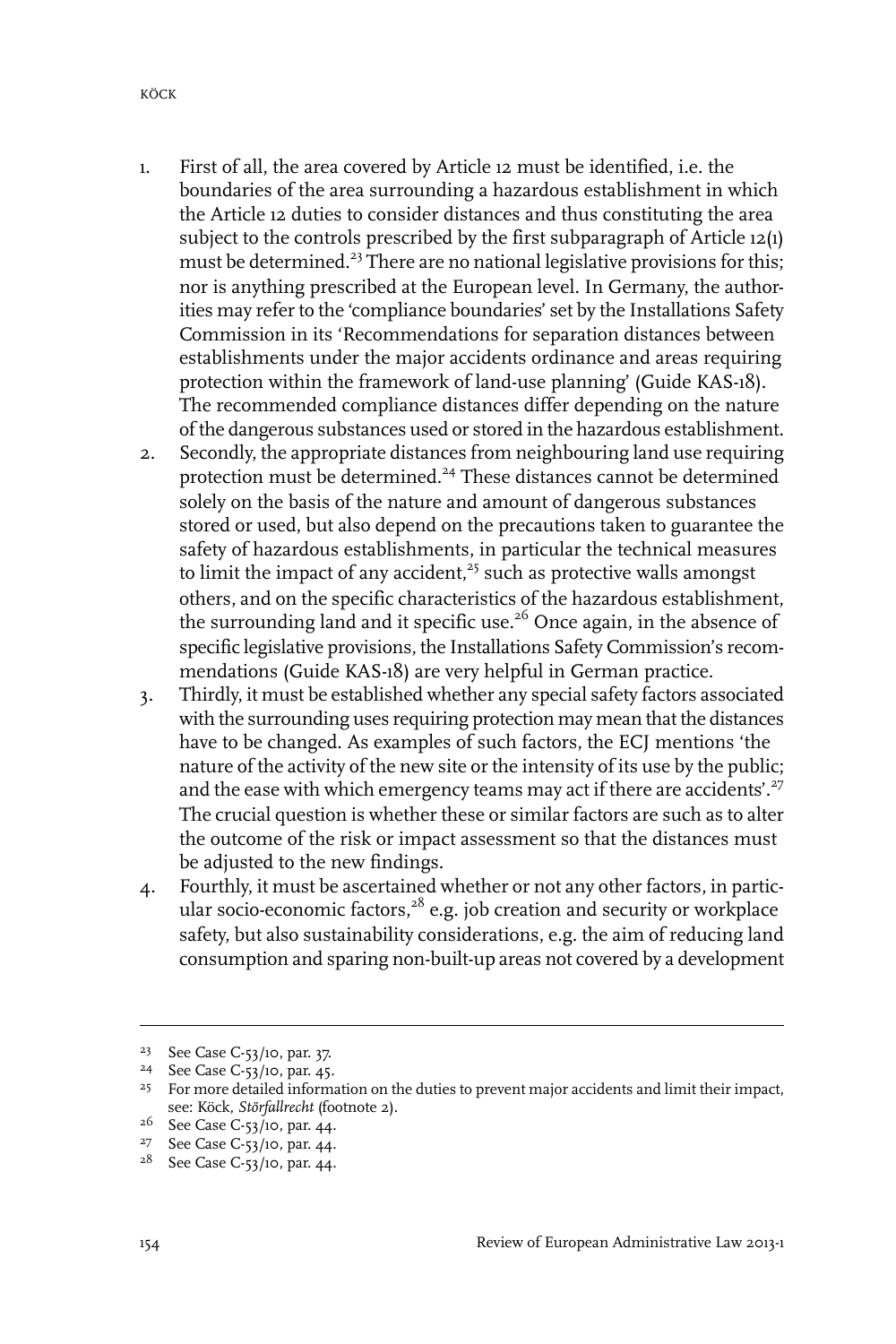plan, may justify the acceptance of less stringent measures setting appropriate distances.<sup>29</sup>

At each of the above stages, there is room for discretion, which the legislature may delegate to the decision-making bodies, e.g. to local authorities in the case of planning decisions on land use and development. This room for discretion also covers the consideration to be given to other criteria, such as the socioeconomic factors referred to by the ECJ or the sustainability factors mentioned above. Such factors must be sufficiently important to justify non-compliance with the minimum appropriate distance. As a general rule, if a land use requiring protection could be located elsewhere, there is unlikely to be any good reason for failing to comply with the appropriate distance.

Given the above, and in light of the circumstances of the case leading to the reference for a preliminary ruling, namely the re-use of brownfield land in an area already subject to intensive commercial use, it is clear that land-use planning procedures are a considerably better means of meeting the requirements under the second subparagraph of Article 12(1) of the Seveso II Directive than individual planning permission procedures because the entire planning area can be used to achieve the best possible compliance with the appropriate distances, e.g. through specifications designed to limit the impact of major accidents. The more planning authorities succeed in using their procedures to this end, the more likely other criteria, e.g. socio-economic factors, will be of sufficient importance to justify a deviation from the distances deemed appropriate. Nevertheless, the greater the deviation from the appropriate distance, the more cogent the reasons for the deviation must be.

## **4 Implications for German Law**

In Germany, there is much debate with regards to the implications of the ECJ's ruling for national law. Observers disagree on whether legislative action is necessary or whether the ECJ's instructions can be heeded by interpreting the existing legislation on planning permission in conformity with European law. The latter could be achieved if, in future, the distance requirement under Section 50 BImSchG were to be added to the requirements to be met under planning permission law.

Despite this possible interpretative approach to acting on the ECJ's ruling, the better solution might nevertheless be to revise the legislation relating to the

<sup>&</sup>lt;sup>29</sup> That it is actually a matter of making compromises in terms of the aim of setting appropriate distances and not of adjusting the set distances themselves in the light of socio-economic factors can, in particular, be gathered from the wording used by the ECJ in finding that the member states must, at least implicitly, determine such distances and then, where appropriate, take account of other criteria; see Case C-53/10, par. 45.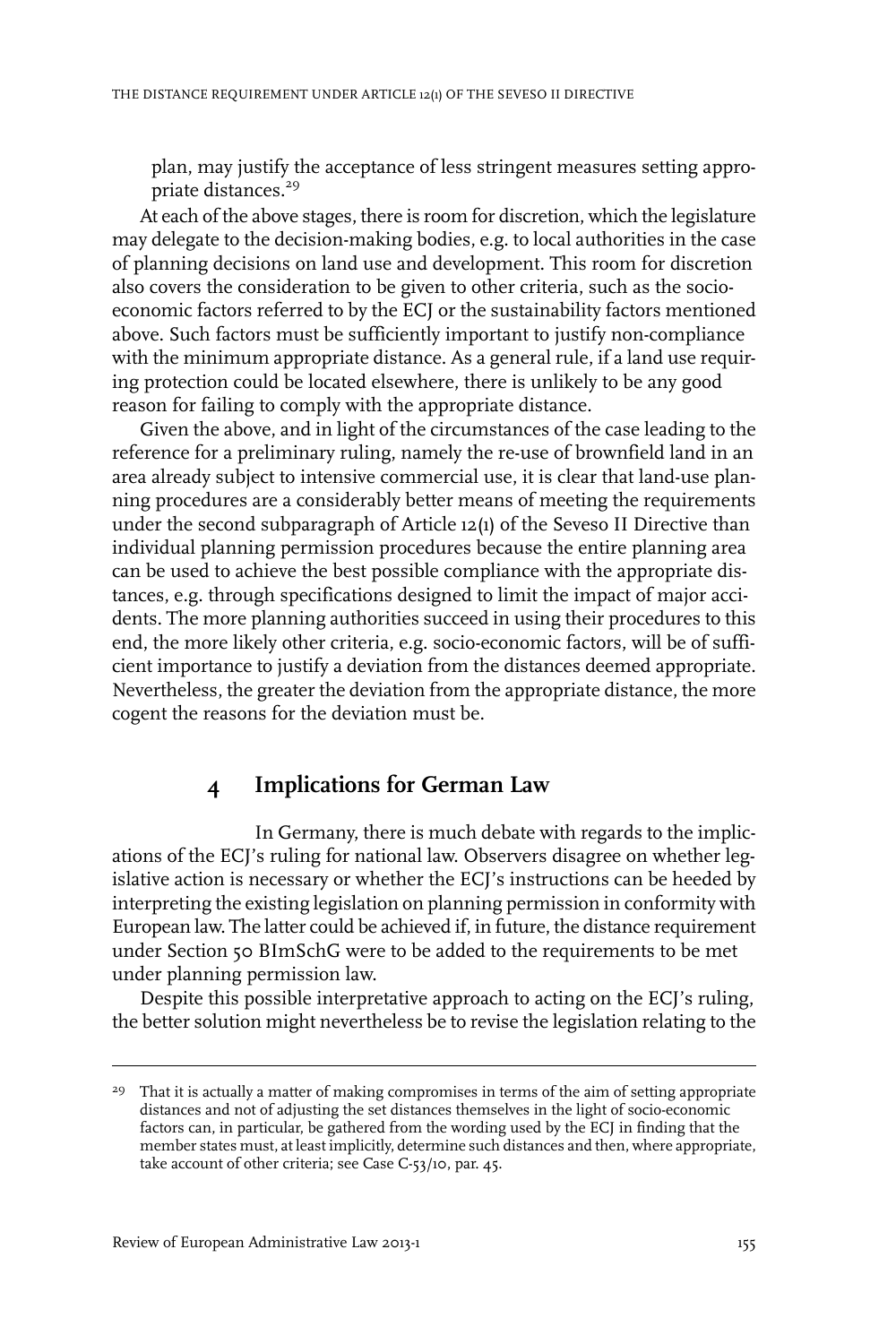obligations imposed by Article 12 of the Seveso II Directive. The question is whether it would not be better for the German legislature to use the discretion granted by the ECJ as regards compliance with the distance requirement to devise a legislative scheme, rather than rely on guidelines issued by experts (KAS-18) and delegate responsibility for exercising that discretion to the authorities involved in planning land use and those issuing planning permission. The following areas would lend themselves to legislative regulation:

- statutory specification of compliance distances for use in determining the area subject to the special duties of investigation and assessment associated with the distance requirement (see 3 above)
- statutory specifications as to the investigative duties to determine appropriate distances in land-use planning and planning permission procedures and statutory rules on the conditions in which it is permissible to deviate from those distances (see 3 above)
- statutory rules on whether Section 34 BauGB is to continue to apply to cases of 'encroachment' on a hazardous establishment, or whether in future, re-planning procedures are, from the very outset to be the only possible means of ensuring the best possible protection against major accidents. The German legislature has particularly good reason to address the issue of mixed use because, given the country's large number of hazardous establishments in mixed-use areas and its ambitious objectives with regard to reducing land consumption and the associated incentives to re-use brownfield land, Germany is very much dependent on such legislative guidance.

#### **5 Supplement – The judgment of the Federal Administrative Court from 20.12.2012**

On the 20<sup>th</sup> December 2012 the BVerwG heard the case again on the basis of the ECJ's ruling. It ruled that it is possible to interpret the consideration principle resulting from Section 34 (1) BauGB in a matter consistent with the requirements laid down by the legislation of the European Union as far as the new settlement causes no tensions with regards to urban development which can only be managed by planning measures.<sup>30</sup>

The case was referred back to the *Verwaltungsgerichtshof* (Administrative Court – VGH) Hessen for a final judgment as the relevant findings of fact are still missing. In its press release the BVerwG emphasises that the VGH Hessen will have to decide on what distances are appropriate in the current case taking into account all accident specific (technical) factors and whether the garden

<sup>&</sup>lt;sup>30</sup> Federal Administrative Court, Judgment from 20th of December 2012 (Case 4 C 11/11).